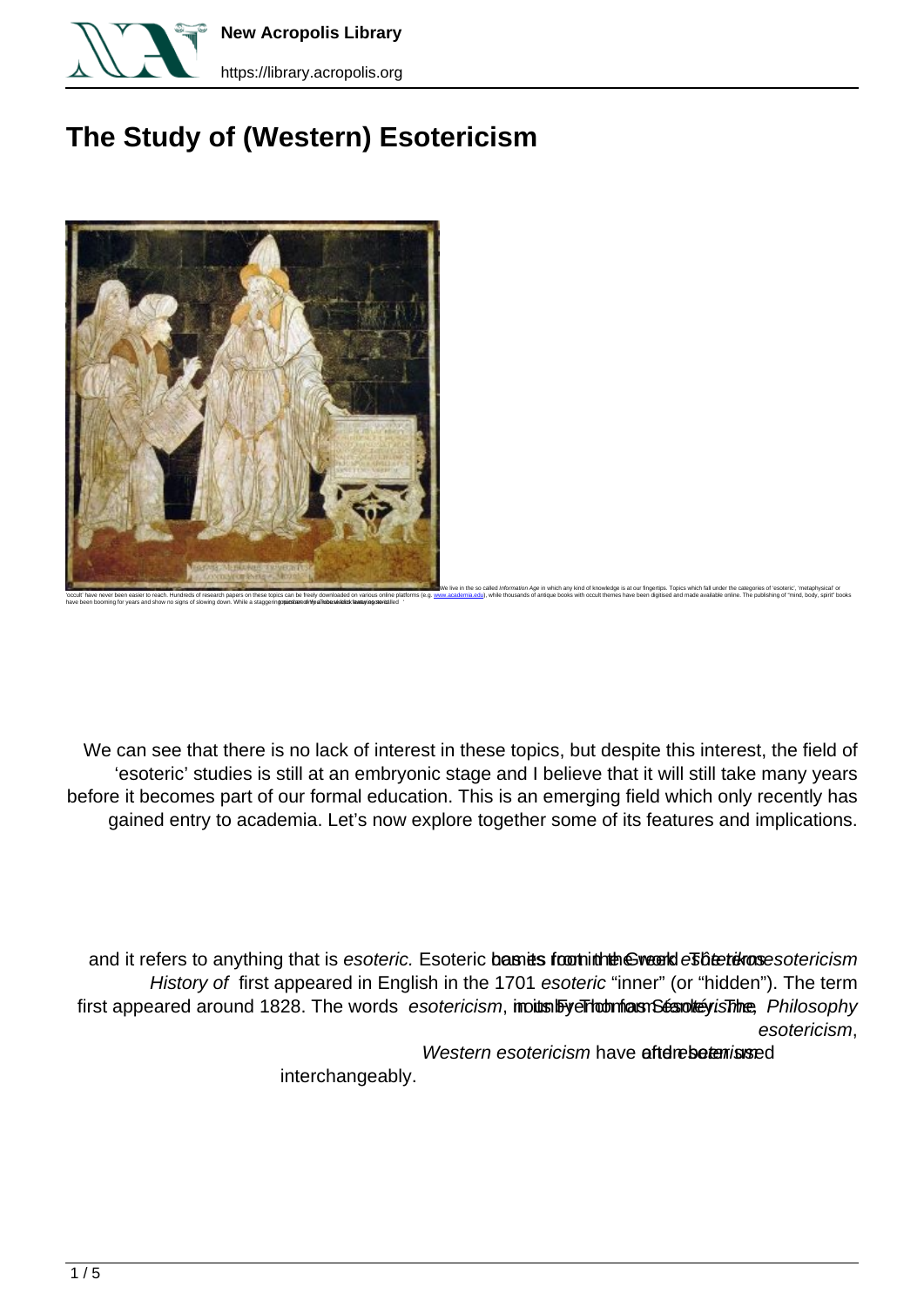

https://library.acropolis.org

is a kind of artificial category which In the field of history of religions and spirituality, esotericism scholars have applied to a range of currents, movements and ideas that were known by other century. Among <sup>th</sup> names and developed within Western society at least before the end of the 18 these spiritual currents and traditions we find, Hermeticism, Gnosticism and Neoplatonism, to mention just a few.

Actually, there has never been a field of study or doctrineper

that can be labelled se 'esotericism'. There is instead the study and practice of the 'inner' (and 'deeper') aspect of a religious/spiritual 'tradition'. Its aim is (or perhaps was) to redirect all the components of regeneration and real n'arpsyroliset (emotricanal quite nutalis versitonent statining wards denoting and regener served as

-the foundation to reach higher stages of spiritual realisation. These stages constituted the so esotericism. Gmeethebeaane essoteidicational as as thundermitiation'. But

esotericism but not an

initiate!

(and its applications) has never reached great The reason why the study ofesotericism popularity is due to many factors. In a general sense, we can say that a clear rejection of many when in Europe Age of Enlightenment of these teachings took place before the advent of the there emerged a hostile (Counter-Reformation) critique towards various forms of Western was Age of Enlightenmentthought that had developed with the Renaissance. Later on, when the already in full swing, these teachings came to be regularly categorised under the labels of superstition", "magic" and "the"

for instance, became 'stigmatised' and . The termmagicoccult" relegated to everything that was not modern (i.e. scientific and rational). Modern academia, which was then in the process of developing, continued to reject and ignore topics that came within academia has persisted until esotericismunder "the occult". This kind of prejudice towards .now

centuries, this situation was partly balanced by the appearance and and 18<sup>th</sup> In the 17<sup>th</sup> development of initiatory societies professing esoteric knowledge (such as Rosicrucianism and Freemasonry). Later on, Romanticism (which included philosophical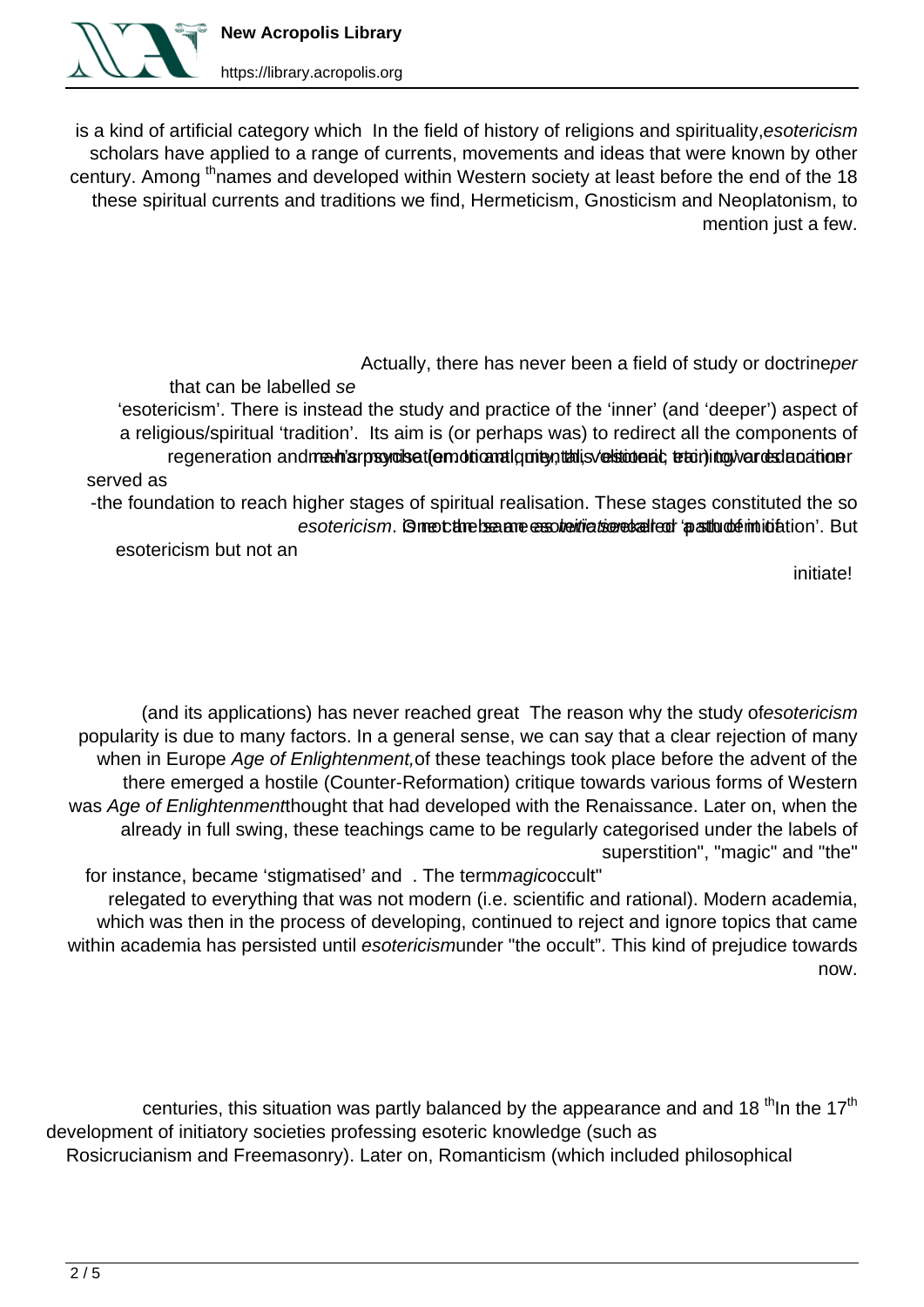

https://library.acropolis.org

-movements like German Idealism) and historical figures like Max Weber contributed to the re century saw the natural world etherget the of Western esotericism and the re-enchantment of the rise of new trends of esoteric thought now known as occultism.

Prominent groups in this century

Theosophical Society andincluded the

the Hermetic Order of the Golden Dawn.

century by various The academic study of Western esotericism was pioneered in the early 20<sup>th</sup> individuals who came especially from the field of history of religion. In the works of people like Carl Gustav Jung (not Helmist Quathibu Gershoch Gerativem, Wersea Elized of alue ven of the study of

esotericism. Around this time, for instance, we find the Warburg Institute, an important centre of such greates otterians tuich such structure in

like Frances Yeates. In 1965, thanks to professor Hermeticism

in Paris established the world's first academic post La Sorbonne Henry Corbin, the university of Antoine in the study of esotericism. And in 1979, also at the Sorbonne, the French scholar Faivre developed

the study of Western esotericism into a formalised field.

Because scholars have brought their own philosophical approaches into this field we find various definitions of the study of esotericism. Those belonging to the 'Perennial' school of thought, for instance, have also seen esotericism as a 'Perennial' hidden tradition. This approach views Western esotericism as just one form of a worldwide esotericism at the heart of all world religions and cultures, reflecting a hidden esoteric 'Reality' or 'Universal Tradition'. paradigm (1). This approach has been dominated by a predominantly religionist

Another perspective has seen the study of Western esotericism as a way for 're-enchanting' the world by seeking to rebalance the positivistic, atheistic and over-scientific world views which have come to dominate the Western world. The scholars who have embraced this perspective have abandoned thereligionist

and have emphasised more empirical, historical and paradigm

discursive approaches.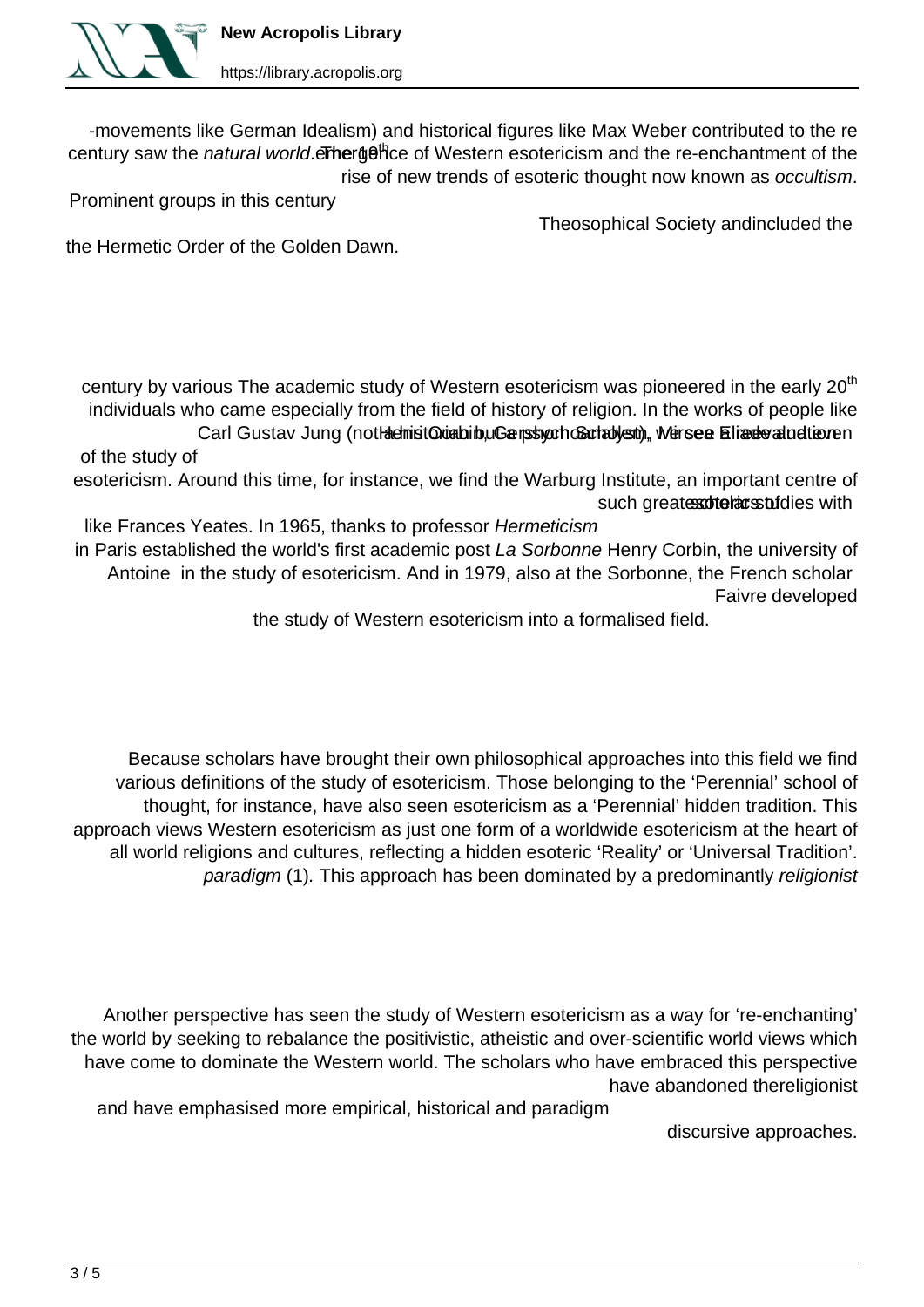

Finally we find those scholars who view esotericism as a category encompassing all of Western culture's 'rejected

knowledge'. A kind of dustbin containing those theories, teachings and world views rejected by (2) intellar maturity intellectual management of the across debate across debate across

the boundaries of the

.humanities

From 1980 (with the formation of the Hermetic

) onwards we have seen the birth of Academy various institutes and universities embracing the academic study of esotericism. We could mention the University

(with a chair in the History of Hermetic Philosophy), the of Amsterdam  $A$ ASE), and the for the Study of Esotericism (Exeter Center for the Study of Esotericism (EXESESO), the North American Association European Society for the Study of Western Esotericism  $(\textsf{ESSWE}).$ 

To conclude, it is important to emphasise the potential that lies behind the study of esotericism. Many of those individuals who have engaged themselves fully into this field (and its applications) have become transformed in heart and mind. Their historical and religious horizons have broadened while the central themes of 'Western culture' have acquired new and deeper meaning.

1. Within the academic field of religious studies those who study different religions in search of an inner universal dimension to them all are termed religionists.

2. As quoted by Wouter J.Hanegraaff in Western Esotericism: A Guide for the Perplexed.